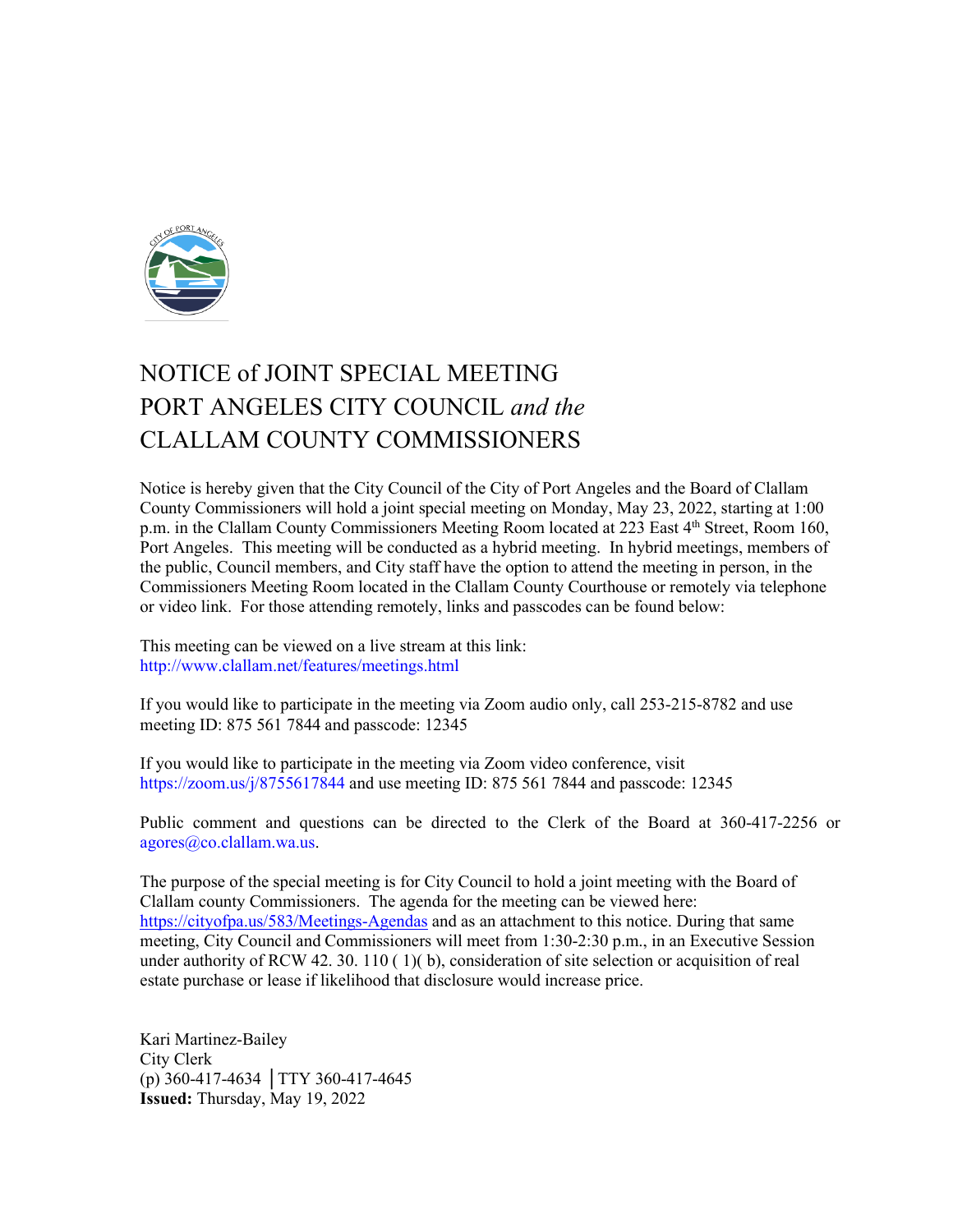

#### **JOINT MEETING AGENDA BOARD OF CLALLAM COUNTY COMMISSIONERS AND CITY OF PORT ANGELES**

#### **May 23, 2022 – 1 p.m. Commissioners' Meeting Room 223 East 4 th Street, Room 160, Port Angeles**

#### **\*\*ATTENTION\*\***

In response to the current pandemic, to promote social distancing, and in compliance with Governor's Proclamation and the recommendation of the Clallam County Health Officer, the Board of Commissioners meetings will be virtually. The Board of Commissioners strongly encourages participants to appear virtually if possible.

This meeting can be viewed on a live stream at this link:<http://www.clallam.net/features/meetings.html>

If you would like to participate in the meeting via Zoom audio only, call 253-215-8782 and use meeting ID: 875 561 7844 and passcode: 12345

If you would like to participate in the meeting via Zoom video conference, visit <https://zoom.us/j/8755617844> and use meeting ID: 875 561 7844 and passcode: 12345

Public comment and questions can be directed to the Clerk of the Board at 360-417-2256 or [agores@co.clallam.wa.us.](mailto:agores@co.clallam.wa.us)

### **I. CALL TO ORDER / PLEDGE OF ALLEGIANCE/ROLL CALL**

#### **II. PUBLIC COMMENT SESSION (Total session up to 10 minutes)**

#### **III. WELCOME (20 minutes)**

- 1. Introductions and introductory remarks Mayor Kate Dexter & Commissioner Mark Ozias
- 2. Project parameters including funding and timing Dale Jackson

#### **IV. EXECUTIVE SESSION – 1:30 – 2:30 p.m.**

The Board may recess into Executive Session to consider employment or dismissal of personnel, to review the performance of a public employee, to consult with legal counsel, to consider the position to be taken in collective bargaining, to consider acquisition or sale of real estate, or other matters per RCW 42.30.110.

• Real estate discussion

#### **V. BUSINESS TOPICS – 2:30 p.m.**

- 1. Partnership and interface with the City and County o Staffing
- 2. Site selection due diligence requirements
- 3. Communications with the public
- 4. Next steps